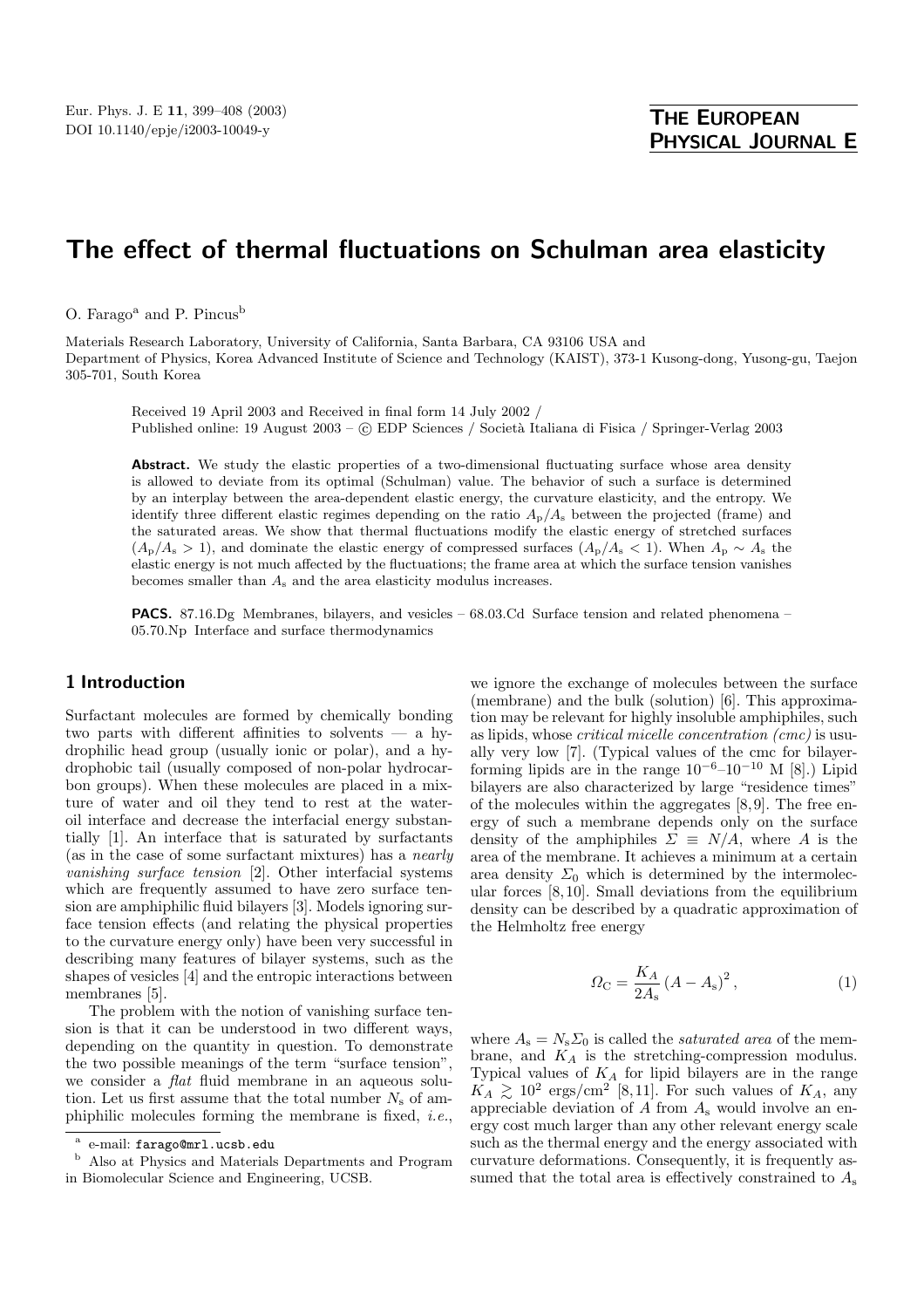and, therefore, the surface pressure

$$
\Pi \equiv -\frac{\mathrm{d}\Omega_{\mathrm{C}}}{\mathrm{d}A} = 0. \tag{2}
$$

It is the vanishing of  $\Pi$  for  $A = A_s$  which is usually described as the vanishing of the surface tension.

The ideas presented above are essentially due to Schulman [2, 12], and so the saturated area is sometimes called Schulman area. However, a careful examination of Schulman's argument reveals that  $\Pi$  (which we referred to as the surface pressure) does not comply with our usual understanding of the concept of surface tension. The quantity called surface tension is supposed to describe the free energy required to remove molecules from the bulk and create a unit area of the surface [13]. It, therefore, cannot be discussed within a model that excludes the exchange of molecules between the membrane and the solution (like the one described above). This brings us to the second model: consider a membrane whose area density is fixed to  $\Sigma_0$ , but whose total number of molecules  $N_s$  may vary. The grand potential  $\Omega$ <sub>G</sub> of such a membrane can be described by

$$
\Omega_{\rm G} = \mu N_{\rm s} = \mu \Sigma_0 A = \gamma A,\tag{3}
$$

where the chemical potential  $\mu$  is a Lagrange multiplier that fixes the average number of surface molecules. From the above equation we learn that a) the quantity  $\gamma$ , which truly deserves the name "surface tension", is proportional to the chemical potential of the molecules  $\mu$  and b) that there is no special reason for  $\gamma$  to be equal to zero.

The differences between the above two examples can be viewed from a slightly different perspective: In both cases we deal with saturated surfaces. However, in the first example we deal with the response of the membrane to the variation of the area density of the molecules. The Helmholtz free energy  $\Omega_{\rm C}$  depicted by equation (1) is nothing but the elastic free energy of the membrane, which takes a quadratic form near the equilibrium (reference) state. In the second case, on the other hand, we look at the process of creating more saturated surface. The addition of molecules to the surface is governed by the interfacial *free energy*  $\Omega_{\rm G}$  described by equation (3), which is linear in A. Although we have just argued that  $\gamma$  and not  $-\Pi$ should be regarded as the surface tension of the system we will adopt, in what follows, a unified approach: We will define the surface tension of a *flat* surface as  $\sigma \equiv dF/dA$ , where  $F$  (which we henceforth refer to as the *free energy*) is the relevant thermodynamic potential, *i.e.*,  $F = \Omega_C$ in the first case and  $F = \Omega_{\rm G}$  in the second. (Note that  $\Omega_{\rm C}$  and  $\Omega_{\rm G}$  are *not* related by a Legendre transformation but rather describe two very distinct physical problems.) The differentiation with respect to A is taken while all the other state variables are held constant [14]. We get  $\sigma = -\Pi$  when we apply our definition of the surface tension to equation (1), and  $\sigma = \gamma$  when we apply it to equation (3). For a fluctuating surface we will use a generalized version of the above definition for  $\sigma$  (see Eq. (4), later in this section).

To fully describe the behavior of a thermally fluctuating surface we need to include both the elastic free energy  $(1)$  and the interfacial free energy  $(3)$  in our Hamiltonian. The above two models represent the two extreme cases of isolated elastic surfaces (first model)and incompressible surfaces (second model). There also exists a third model in which the surface is assumed to be both isolated and incompressible [15–17]. This last model has been successfully used in theoretical studies of bilayer vesicles [4]. As has been mentioned earlier, lipid membranes are usually considered as nearly incompressible due to the separation of energy scales between the stretching and bending energies. As a result, the behavior of bilayer systems had been hardly studied in the framework of the first model, and very little is known [2, 18, 19] about the effect of thermal fluctuations on the elastic free energy  $(1)$  (which have been described above for the case of a flat surface) and the corresponding surface tension. This should be compared to our very good understanding of the influence of temperature on the surface tension  $\gamma$  associated with incompressible surfaces [3, 15, 20–24]. The stretching elasticity contribution to the surface tension is usually described by the linear relation  $\sigma = K_A(A - A_s)/A_s$ , and is simply added as a correction to  $\gamma$  [11, 20].

The aim of the present paper is to fill the gap existing in the literature and to study the effect of thermal fluctuations on Schulman area elasticity. Understanding of this subject should improve our analysis of the results of stretching experiments of water-insoluble lipid bilayers [11, 25]. It is also important for understanding the results of computer simulations where frequently the number of molecules forming the surface is fixed [26]. Most of the early work on this subject, which is of a semiquantitative nature, is summarized in the review by de Gennes and Taupin [2]. More recently [24], there has been an attempt to introduce the stretching elasticity into the problem in a non-ad hoc way, *i.e.*, without simply adding it as a correction to the surface tension  $\gamma$ . In ref. [24] the behavior of a membrane with a fixed microscopic area was investigated, and the surface tension was associated with the optically visible area. Here we consider a membrane which is elastic at the microscopic level and which is characterized by a finite compressibility.

In this work we carry out a statistical mechanical analysis of the behavior of a nearly flat fluid surface that spans a planar frame of a total area  $A_{\rm p}$  (the "projected") area") and consists of a fixed number of molecules  $N_s$ . We will calculate the free energy of a thermally fluctuating surface and extract the associated frame tension which is defined by

$$
\sigma \equiv \frac{\mathrm{d}F}{\mathrm{d}A_{\mathrm{p}}}.\tag{4}
$$

The latter quantity gives the force per unit length experienced by the frame holding the surface. The frame tension coincides with another quantity (which is denoted by r) that has the dimensions of a surface tension (*i.e.*, energy per unit area) —the " $q^2$  coefficient" [21, 27, 28]. The surface tension  $r$  is the one that is measured in flickering experiments [25], where the dependence of the mean-square amplitudes of the thermal fluctuations on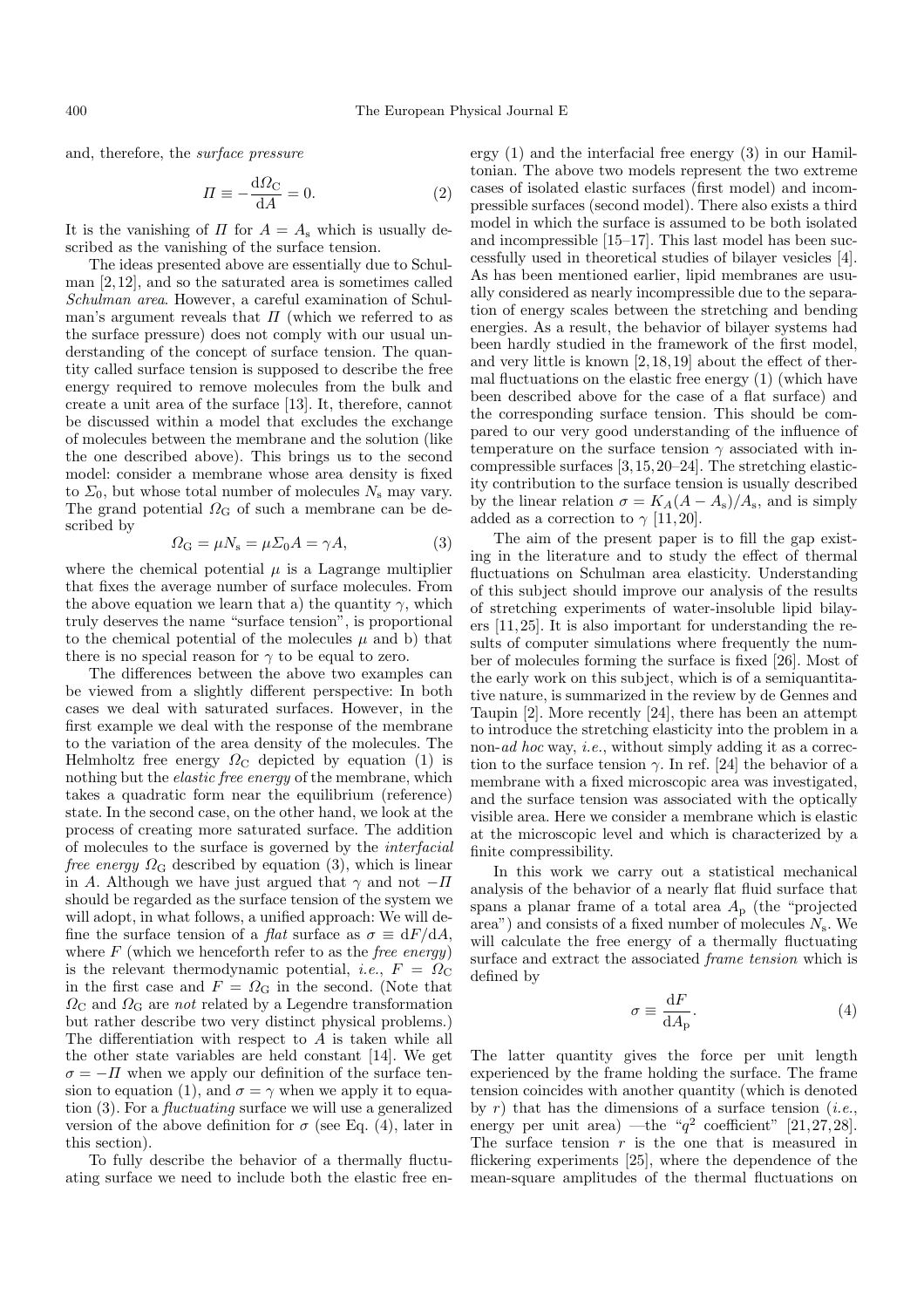the wave number  $q$  is fitted to the formula

$$
\langle |u_q|^2 \rangle = \frac{k_\text{B}T}{A_\text{p} \left[ r q^2 + \mathcal{O}\left(q^4\right) \right]},\tag{5}
$$

where  $k_B$  is the Boltzmann constant and T is the temperature. In order to investigate the elastic behavior of the system we first develop (in Sect. 2) a general formalism which can be applied to any fluctuating surface whose energy can be written as the sum of an area-dependent term and a curvature-dependent term. The validity of our formalism is demonstrated by applying it (in Sect. 3) to determine the surface tension of an incompressible surfaces whose area-dependent energy is depicted by equation (3). The well-known result [21] for the temperature-dependent surface tension is recovered. We then turn (in Sect. 4) to the main subject of the paper —the elastic behavior of compressible fluctuating surfaces. Our discussion of the subject is divided into three sections: In Section 4.1 we focus on the behavior of compressed surfaces with the projected area  $A_{\rm p}$  smaller than the saturated (Schulman) area  $A_s$ . We will try to see the extent to which thermal fluctuations (which increase the total area compared to  $A_{\rm p}$ ) modify the Schulman elastic energy. In Section 4.2 we discuss the behavior of stretched surfaces with  $A_p > A_s$ . We will examine whether the thermal fluctuations reduce or increase the (zero temperature) elastic surface tension. The behavior of surfaces with  $A_{p} \sim A_{s}$  is studied in Section 4.3. However, we must stress here that for very small values of the surface tension (which are encountered in part of this regime, close to the area where  $\sigma = 0$ ) the elastic behavior is dominated by the interfacial free energy (3) and the associated surface tension  $\gamma$  rather than by the elastic free energy (1). The case when  $A_{\rm p} = A_{\rm s}$  was investigated by Brochard et al. [18]. Their interpretation of the surface tension had been reexamined [3] because it is based on the calculation of the partition function at a single projected area. In Section 5 we summarize the results and discuss the other factors that might influence the elastic behavior of the surface.

## **2 The function Z(∆A)**

We consider a nearly flat surface that spans a planar frame of a total area  $A_p$ . To describe the microscopic configurations of the surface we use the Monge gauge  $z = h(x, y)$ , where  $h$  is the height of the surface above the frame reference plane [29]. We assume that the Hamiltonian that describes the elastic energy of each configuration can be decomposed into the sum of two terms:

$$
\mathcal{H} = \mathcal{H}_1 \left( A \left[ h \right] \right) + \int_A \mathrm{d}S \, \frac{1}{2} \kappa H^2. \tag{6}
$$

The first term on the right-hand side (r.h.s) of the above equation describes the dependence of the elastic energy on the total area A of the surface and has yet to be specified. The second term is the bending energy associated with the curvature. It describes the energy difference between flat and curved surfaces with the same total

area. In equation  $(6)$  the bending energy is expressed using the quadratic approximation of the Canham-Helfrich Hamiltonian [30–32], where  $dS$  is a surface area element,  $H \equiv c_1 + c_2$  is the sum of local principle curvatures (the total curvature), and  $\kappa$  is the associated bending modulus. For simplicity we will restrict our discussion in this paper to surfaces with no preferred (spontaneous) curvature, and to fluctuations which do not change the topology of the surface. For a nearly flat surface, *i.e.*, when the derivatives of the height function with respect to  $x$  and  $y$  are small  $-h_x, h_y \ll 1$ , we have

$$
A \simeq A_{\rm p} + \int_{A_{\rm p}} dx dy \frac{1}{2} (\nabla h)^2 \equiv A_{\rm p} + \Delta A,\tag{7}
$$

and

$$
\int_{S} dS H^{2} \simeq \int_{A_{\rm p}} dxdy \, (\nabla^{2} h)^{2} \,, \tag{8}
$$

where the integral  $\int_{A_{\rm p}}$  runs over the frame reference surface, and  $\Delta A \geq 0$  (in Eq. (7)) denotes the excess area of the surface due to the fluctuations in the normal zdirection.

Using equations  $(6-8)$ , we write the partition function of the system as

$$
Z = \int \mathcal{D}[h] \exp \left\{ -\beta \left[ \mathcal{H}_1 \left( A_{\rm p} + \int_{A_{\rm p}} dx dy \frac{1}{2} (\nabla h)^2 \right) + \int_{A_{\rm p}} dx dy \frac{1}{2} \kappa (\nabla^2 h)^2 \right] \right\},
$$
(9)

where  $\beta = 1/k_BT$ . The above partition function can also be written in the following form:

$$
Z = \int_0^\infty d(\Delta A) \exp[-\beta \mathcal{H}_1 (A_p + \Delta A)]
$$
  
 
$$
\times \int \mathcal{D}[h] \delta \left( \Delta A - \int_{A_p} dx dy \frac{1}{2} (\nabla h)^2 \right)
$$
  
 
$$
\times \exp \left[ -\beta \kappa \int_{A_p} dx dy \frac{1}{2} (\nabla^2 h)^2 \right]
$$
  

$$
= \int_0^\infty d(\Delta A) \exp[-\beta \mathcal{H}_1 (A_p + \Delta A)] \times Z(\Delta A), (10)
$$

where  $\delta$  is the Dirac delta-function. The function  $Z(\Delta A)$ can be identified as the partition function of a surface whose total area is constrained to the value  $A = A_p + \Delta A$ . In other words, it reflects the probability density of the surface to have a total area A when the different configurations are weighted by their bending elasticity only. This probability density is determined by two opposite trends: Entropy favors strongly fluctuating configurations while the bending energy makes the configurations with moderate slopes more preferable. The contribution of the areadependent term in the Hamiltonian  $(6)$  to the statistics is taken into account separately by the additional Boltzmann factor,  $\exp[-\beta \mathcal{H}_1 (A_p + \Delta A)]$ , in the integrand in equation (10). In order to calculate the function  $Z(\Delta A)$  we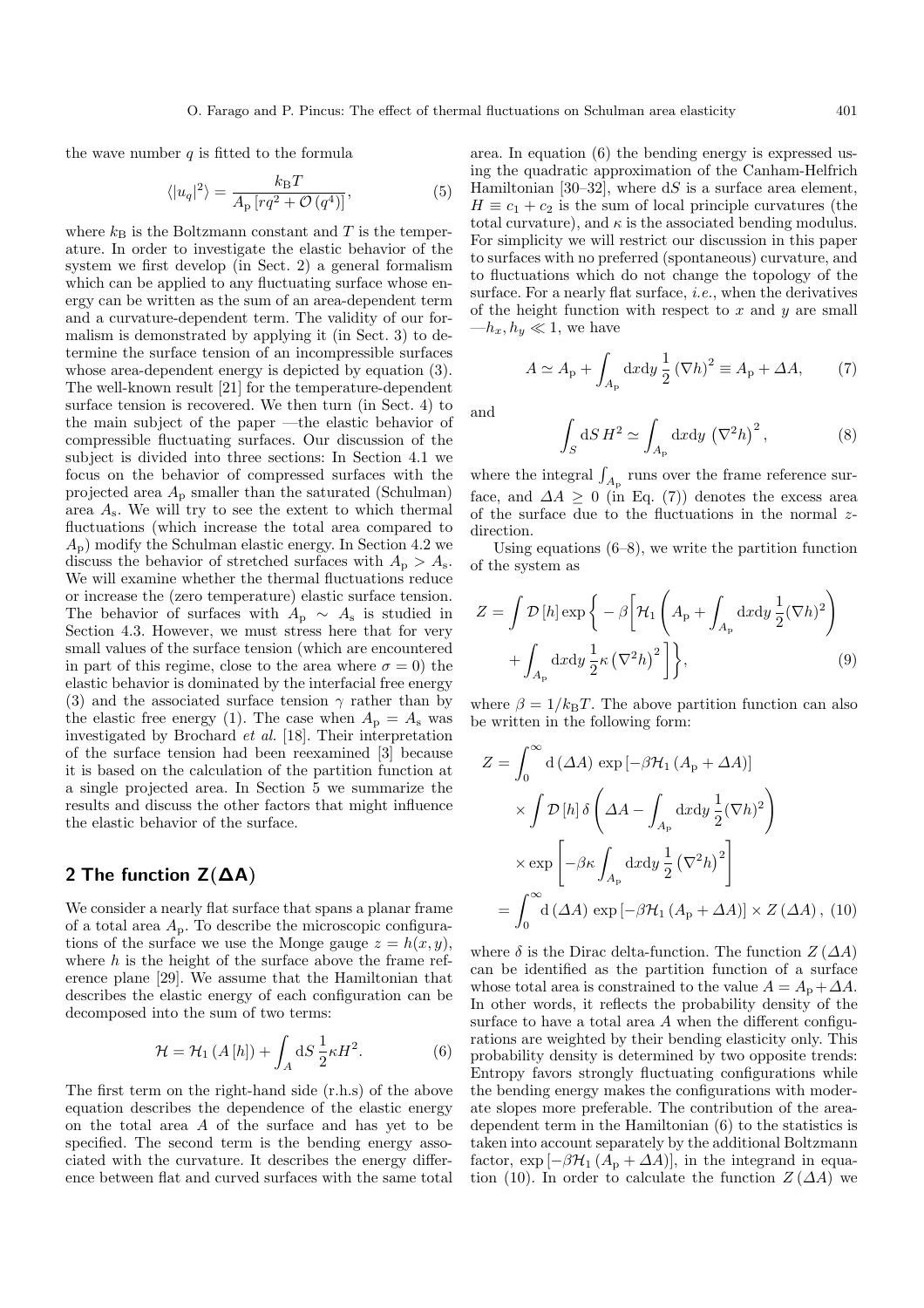use the Fourier space representation of the delta-function

$$
\delta(x-a) = \frac{1}{2\pi i} \int_{-i\infty}^{i\infty} e^{\omega(x-a)} d\omega,
$$
 (11)

which when substituted in equation  $(10)$  yields

$$
Z(\Delta A) = \frac{1}{2\pi i} \int_{-i\infty}^{i\infty} d\omega \, e^{\omega \Delta A} \times \int \mathcal{D}[h] \exp\left\{-\frac{1}{2} \int_{A_{\rm p}} dxdy \left[\omega \left(\nabla h\right)^{2} + \beta \kappa \left(\nabla^{2} h\right)^{2}\right]\right\}.
$$
\n(12)

So far we have treated our surface as if it were a smooth continuous medium. One should not forget, however, that the Hamiltonian  $(6)$  is derived from a more microscopic description. This means that the conformations of the surface cannot be defined below some microscopic length scale: In the frame tangent plane we must use a coarsegraining length l comparable to the size of the constituent molecules, so that an area element ("patch") of linear size  $l$  contains at least one (preferably a few) molecules. Our choice of  $l$  (which is somewhat arbitrary) defines a coarsegraining length scale  $\lambda(l)$  for the normal displacements of the membrane patches, where  $\lambda(l) = \hbar (2\pi/mk_BT)^{1/2}$  is the thermal de Broglie wavelength of a membrane patch, and m in the definition of  $\lambda$  is the mass of the patch which is proportional to the (mean) number of molecules forming it. The bending modulus  $\kappa$  is also scale dependent [33, 34].

Details on length scale smaller than  $l$  are eliminated from our statistical mechanical treatment of the system by considering only those conformations of the surface  $h(x, y) = h(\vec{r})$  with wave vectors in the range  $|q| < \Lambda \equiv$  $\frac{n(x,y)}{2\sqrt{\pi}/l}$ 

$$
h\left(\vec{r}\right) = \frac{\sqrt{A_{\rm p}}}{\left(2\pi\right)^2} \int_{\left|\vec{q}\right| \le A} \mathrm{d}\vec{q} \, l \lambda h_q e^{i\vec{q}\cdot\vec{r}}.\tag{13}
$$

In the above equation  $h_q$  is the amplitude of the Fourier component corresponding to  $\vec{q}$  [35]. The value of  $\Lambda$  had been chosen to set the number of modes included in the spectrum to be equal to the number of microscopic degrees of freedom  $N$ , *i.e.*,

$$
N = \frac{A_{\rm p}}{l^2} = \frac{A_{\rm p}}{(2\pi)^2} \pi \Lambda^2.
$$
 (14)

For simplicity we use a circular, rather than a square, region in q-space. The sets of height functions  $h(\vec{r})$  in real space which can be generated by the modes included in the circular and square Brillouin zones are different only in the details on the microscopic length scale l. Therefore, both Brillouin zones are equally adequate in describing the macroscopic behavior of the system. With the Fourier modes representation, and using the identity

$$
\int_{A_{\rm p}} d\vec{r} \, e^{i(\vec{q} - \vec{p}) \cdot \vec{r}} = (2\pi)^2 \, \delta(\vec{q} - \vec{p}),\tag{15}
$$

the excess area  $(Eq. (7))$  is given by

$$
\Delta A = \frac{A_{\rm p}}{(2\pi)^2} \int_{A_0}^{A} d\vec{q} \frac{1}{2} q^2 l^2 \lambda^2 |h_q|^2, \tag{16}
$$

where  $\Lambda_0 = 2\pi/\sqrt{A_P} \simeq 0$ , and the mode  $q = 0$  has been excluded as it corresponds to a constant shift in  $h$  which does not contribute to the excess area. The second integral in equation  $(12)$  now reads

$$
\int \mathcal{D}\left[h_q\right] \exp\left\{-\frac{A_p}{(2\pi)^2} \int_{A_0}^A \mathrm{d}\vec{q} \frac{l^2 \lambda^2}{2} \left[\omega q^2 + \beta \kappa q^4\right] |h_q|^2\right\}.
$$
\n(17)

Tracing over the surface profile  $h_q$  in equation (17), is straightforward, giving

$$
\exp\left\{-\frac{A_{\rm p}}{(2\pi)^2}\int_{A_0}^A \frac{\mathrm{d}\vec{q}}{2}\ln\left[\frac{\left(\omega q^2 + \beta\kappa q^4\right)l^2\lambda^2}{2\pi}\right]\right\}.\tag{18}
$$

This result should be substituted back in equation (12). The first integral in equation  $(12)$  can be evaluated in the thermodynamic limit using the method of steepest descent. We find that (up to a constant factor)

$$
Z(\Delta A) \equiv \exp \{ \beta G (\Delta A) \}
$$
  
\n
$$
\simeq \exp \left\{ \omega_s (\Delta A) \Delta A - \frac{A_p}{(2\pi)^2} \right\}
$$
  
\n
$$
\times \int_{A_0}^{A} \frac{d\vec{q}}{2} \ln \left[ \frac{(\omega_s (\Delta A) q^2 + \beta \kappa q^4) l^2 \lambda^2}{2\pi} \right] \right\}, \quad (19)
$$

where

$$
\omega_{\rm s} = \beta \kappa \frac{\Lambda^2 - \Lambda_0^2 \exp\left(8\pi \beta \kappa \Delta A / A_{\rm p}\right)}{\exp\left(8\pi \beta \kappa \Delta A / A_{\rm p}\right) - 1},\tag{20}
$$

satisfies

$$
\frac{\partial G}{\partial \omega_{\rm s}} = 0,\tag{21}
$$

i.e., solves the equation

$$
\Delta A - \frac{A_{\rm p}}{(2\pi)^2} \int_{A_0}^{A} \frac{\mathrm{d}\vec{q}}{2(\omega_{\rm s} + \beta \kappa q^2)} = 0. \tag{22}
$$

If we now substitute our expression for  $Z(\Delta A)$  (19) in equation  $(10)$  and again use the saddle-point approximation, we obtain

$$
Z \simeq \exp\left\{\beta \left[ G \left( \Delta A^* \right) - \mathcal{H}_1 \left( A_p + \Delta A^* \right) \right] \right\},\tag{23}
$$

where  $\Delta A^*$  is the solution of the equation

$$
-\frac{\partial \mathcal{H}_1}{\partial \Delta A} + \frac{\partial G}{\partial (\Delta A)} + \frac{\partial G}{\partial \omega_s} \frac{\partial \omega_s}{\partial (\Delta A)} = 0, \quad (24)
$$

and where the function  $G(\Delta A, \omega_s(\Delta A))$  is defined by equation (19). The last term in the above equation vanishes by virtue of equation (21), while from equation (19) we have  $\partial G/\partial (\Delta A) = \omega_s/\beta$ . We thus find that  $\Delta A^*$  is the solution of

$$
\omega_{\rm s} \left( \Delta A \right) = \beta \frac{\partial \mathcal{H}_1}{\partial \left( \Delta A \right)}.\tag{25}
$$

The free energy of the surface is given by

$$
F = -k_{\rm B}T \ln{(Z)} = \mathcal{H}_1 (A_{\rm p} + \Delta A^*) - G (\Delta A^*)
$$
. (26)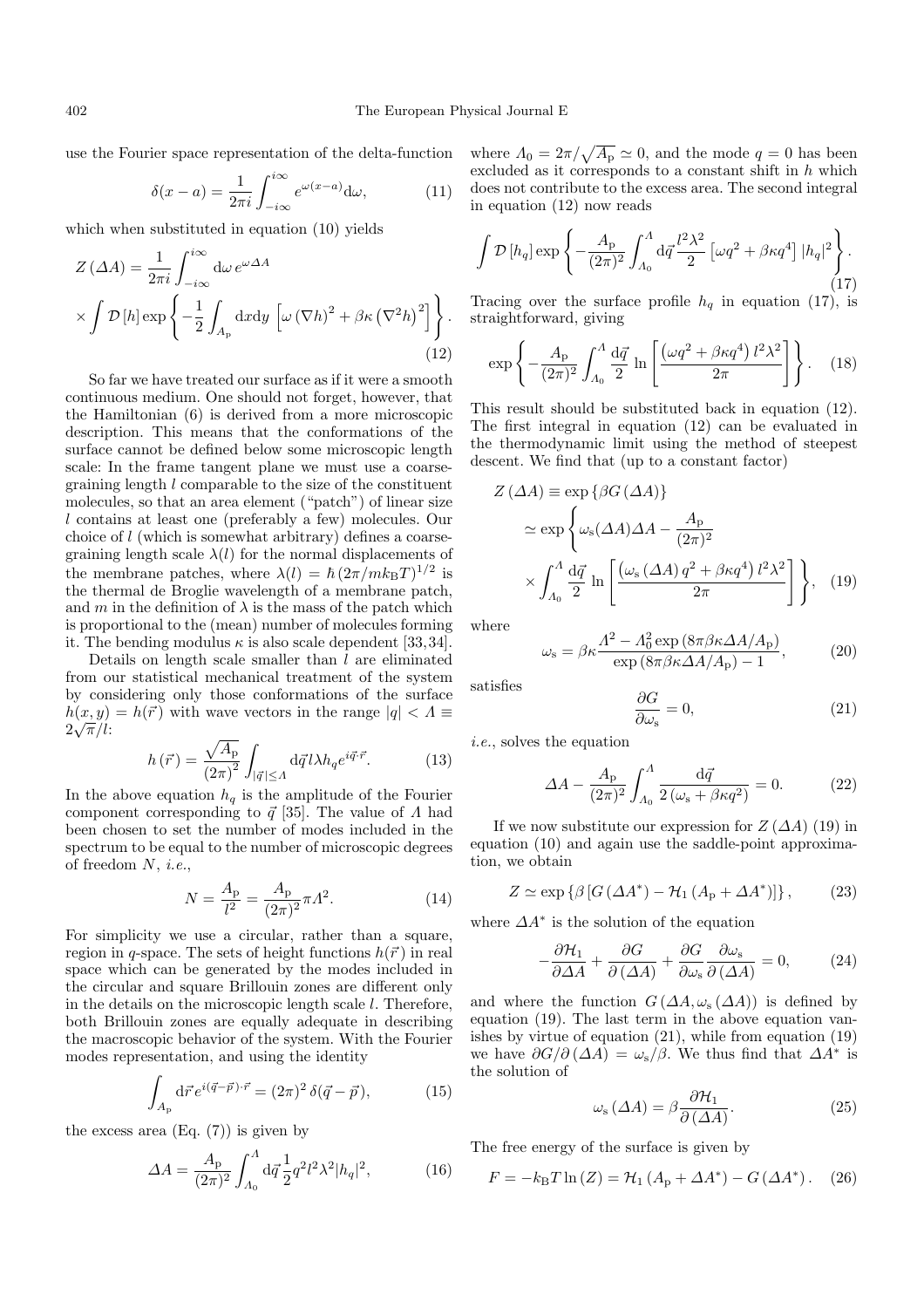The first term in the above expression is the areadependent energetic contribution to the free energy. The second term can be regarded as the entropic part of the free energy, where the different configurations of the surface are weighted by their total bending elasticity.

### **3 Incompressible surfaces**

In order to evaluate the free energy of the surface we now need to specify the area-dependent part  $\mathcal{H}_1$  of the Hamiltonian (6). Let us first consider the extensively studied example of an incompressible surface (see discussion in Sect. 1). In this case, the area density of the surface is fixed, and any change in the total area due to thermal fluctuations must be matched by a change in the number of molecules that fixes the area per molecule. The fluctuations in the area are governed by the Hamiltonian (see Eq.  $(3)$ )

$$
\mathcal{H}_1 = \gamma A = \gamma \left( A_p + \Delta A \right),\tag{27}
$$

where (as discussed in Sect. 1)  $\gamma$  is directly proportional to the chemical potential for the addition of molecules to the surface. From equations  $(25)$  and  $(27)$  we find that

$$
\omega_{\rm s} = \beta \gamma. \tag{28}
$$

Using equations  $(19, 26)$ , and  $(28)$  we obtain the expression for the free energy (consistent with [21])

$$
F = \gamma A_{\rm p} + k_{\rm B} T \frac{A_{\rm p}}{(2\pi)^2} \int_{A_0}^{A} \frac{\mathrm{d}\vec{q}}{2} \ln\left[\frac{\left(\beta\gamma q^2 + \beta\kappa q^4\right)l^2\lambda^2}{2\pi}\right]
$$

$$
= A_{\rm p} \left\{\gamma + \frac{k_{\rm B}T}{(2\pi)^2} \int_{A_0}^{A} \frac{\mathrm{d}\vec{q}}{2} \ln\left[\frac{\left(\beta\gamma q^2 + \beta\kappa q^4\right)l^2\lambda^2}{2\pi}\right]\right\},\tag{29}
$$

which is correct to the lowest order in an expansion in  $(\beta \kappa)^{-1} = k_{\text{B}}T/\kappa$ . To find the surface tension,  $\sigma$ , we need to take the full derivative of F with respect to  $A_p$ . It is therefore important to examine the implicit dependence on  $A_{\rm p}$  of the expression inside the braces in equation (29). One part of this expression that obviously depends on  $A_{\rm p}$ is the lower limit of the integral  $\Lambda_0 = 2\pi/\sqrt{A_P}$ . This dependence is associated with the logarithmic finite-size correction to the free energy, whose origin is the fact the variation of the linear size of the frame  $(\sqrt{A_{\rm p}})$  leads to changes in the wave numbers of the long-wavelength modes. The contribution of this effect to  $\sigma$  is negligible in the thermodynamic limit. A more subtle issue is the possible dependence on  $A_{\rm p}$  of the microscopic length l and of the quantities  $\Lambda$  and  $\lambda$  which are directly related to l. Recall that the patches have been identified as small sections of the surface containing, on average, a given number of (at least one) molecules. Since the area density of the surface is fixed, l can be derived from the constraint

$$
\frac{\langle A \rangle}{N} = l^2 \frac{\langle A \rangle}{A_p} = \text{const},\tag{30}
$$

where  $\langle A \rangle$  is the mean total area of the surface. Using equation (29) and the relation  $\langle A \rangle = \partial F / \partial \gamma$ , we get [20]

$$
\langle A \rangle = A_{\rm p} \left\{ 1 + \frac{1}{8\pi\beta\kappa} \ln \left[ \frac{\gamma + \kappa \Lambda^2}{\gamma + \kappa \Lambda_0^2} \right] \right\}.
$$
 (31)

For  $\gamma \neq 0$  and in the limit  $A_p \rightarrow \infty$   $(A_0 = 2\pi/\sqrt{A_p} \rightarrow 0)$ , we readily conclude that criterion  $(30)$  is obeyed by setting l to a constant value which does not depend on  $A_p$ . We thus find (ignoring the above-mentioned finite-size correction) in agreement with [21] that

$$
\sigma = \frac{dF}{dA_p} \simeq \frac{F}{A_p} = \gamma + \frac{k_B T}{(2\pi)^2} \int_{A_0}^{A} \frac{d\vec{q}}{2} \ln\left[\frac{(\beta \gamma q^2 + \beta \kappa q^4) l^2 \lambda^2}{2\pi}\right].
$$
 (32)

If  $\gamma = 0$  we find l depending on  $A_{p}$ , what brings in another finite-size correction to the above result (32).

## **4 Compressible surfaces**

We now turn to study a surface with a *fixed* number of molecules, whose area elasticity can be approximated by the harmonic form (see Eq. (1))

$$
\mathcal{H}_1 = \frac{K_A}{2A_s} (A - A_s)^2 = \frac{K_A}{2A_s} (\Delta A - \Delta A_s)^2, \quad (33)
$$

where  $\Delta A_s \equiv A_s - A_p$ . The system under consideration is characterized by three energy scales:  $k_BT = (\beta)^{-1}$ ,  $\kappa$ , and  $K_A a_s$ , where  $a_s \equiv A_s/N$  is the Schulman area of the surface patches (the microscopic degrees of freedom). In what follows we will assume that

$$
\sqrt{\beta K_A a_s} \gg \beta \kappa \gg 1. \tag{34}
$$

These relations are obeyed by typical values of the elastic moduli and the Schulman (saturated) area per lipid of phospholipid bilayers. We are interested in calculating the free energy of such a surface as a function of the ratio  $A_{\rm p}/A_{\rm s}$  between the projected and the saturated areas. Combining equations (20, 25), and (33) we arrive to the following equation:

$$
\omega_{\rm s} \left( \Delta A \right) = \beta \kappa \frac{A^2 - A_0^2 \exp \left( 8 \pi \beta \kappa \Delta A / A_{\rm p} \right)}{\exp \left( 8 \pi \beta \kappa \Delta A / A_{\rm p} \right) - 1} =
$$
  

$$
\beta \frac{K_A}{A_{\rm s}} \left( \Delta A - \Delta A_{\rm s} \right), \tag{35}
$$

whose solution  $\Delta A^*$  should be substituted in expression  $(26)$  for the free energy of the surface. Three regimes can be distinguished as follows.

#### **4.1 Floppysurfaces**

Consider the case when  $A_{\rm p} < A_{\rm s}$ . The elastic energy caused by the mismatch between the frame area and the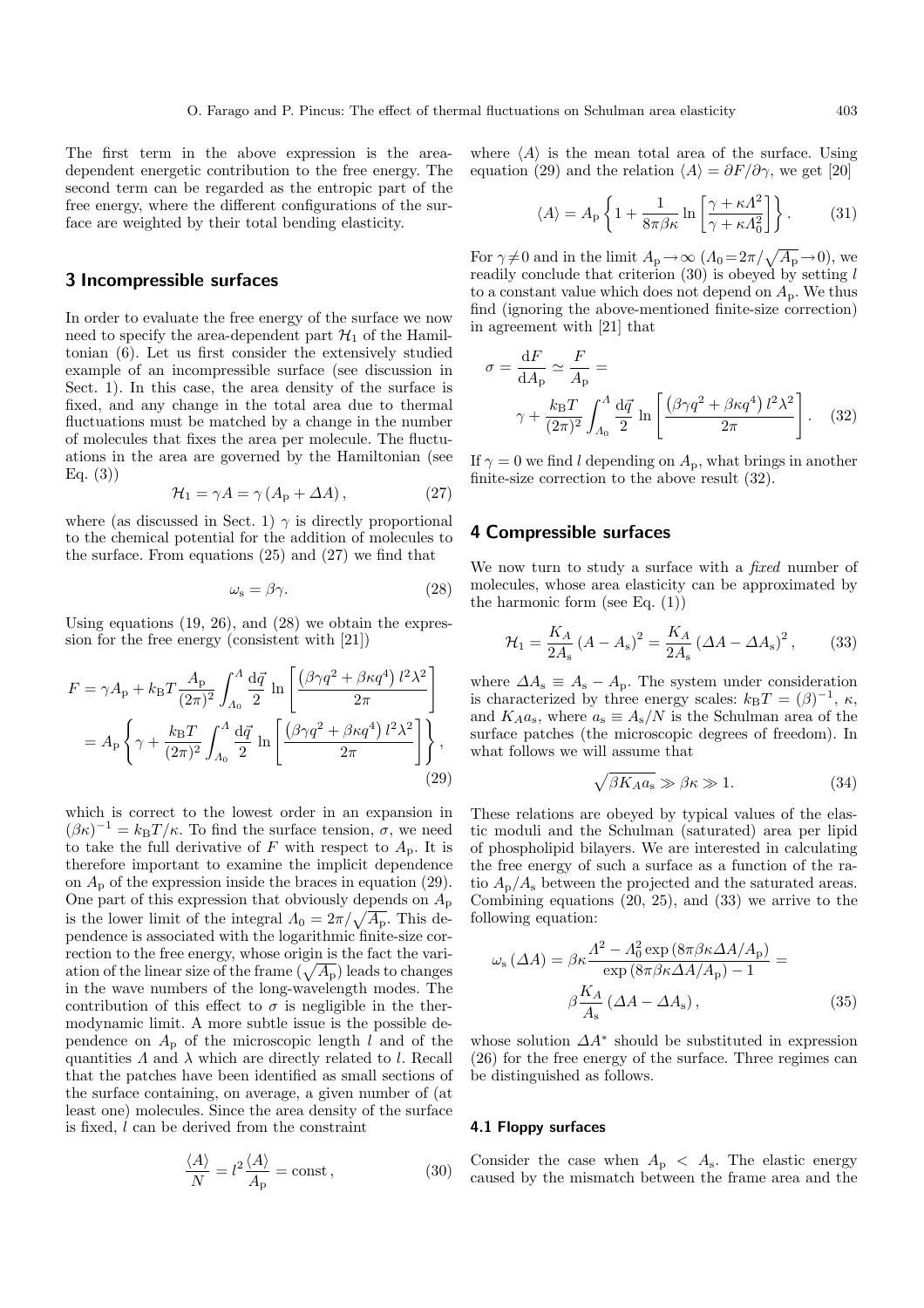saturated area can be relieved by thermal fluctuations which store the extra area needed to bring the total area A close to  $A_s$ . Let  $A_p^*$  be the projected area for which the solution of equation  $(35)$  coincides with the Schulman area

$$
A^* = A_s,\tag{36}
$$

so that

 $\omega_{\rm s}=0.$  (37)

One can easily verify that

$$
A_{\rm p}^{*} = A_{\rm s} \left[ 1 + \frac{1}{8\pi\beta\kappa} \ln\left(\frac{A^{2}}{A_{0}^{2}}\right) \right]^{-1} =
$$
  

$$
A_{\rm s} \left[ 1 + \frac{1}{8\pi\beta\kappa} \ln\left(\frac{N}{\pi}\right) \right]^{-1}.
$$
 (38)

For  $A_{\rm p} \sim A_{\rm p}^*$  the corrections to equations (36) and (37) can be expressed as a power series in the variable  $\epsilon_A \equiv$  $A_{\rm p} - A_{\rm p}^*$  ( $|\epsilon_A|$  < [max(ln N,  $8\pi\beta\kappa$ )]<sup>-1</sup> $A_{\rm p}^*$ ). The following relations can be derived:

$$
A^* = A_s + \epsilon_A \frac{(2\pi)^2 \kappa A_s}{K_A A_p^{*2}} \left[ \ln \left( \frac{N}{\pi} \right) + 1 - 8\pi \beta \kappa + \mathcal{O} \left( \frac{\epsilon_A}{A_p^*} \right) \right],
$$
\n(39)

and

$$
\omega_{\rm s} = \frac{(2\pi)^2 \beta \kappa}{A_{\rm p}^*} \left[ \ln \left( \frac{N}{\pi} \right) + 1 - 8\pi \beta \kappa \right] \frac{\epsilon_A}{A_{\rm p}^*} + \cdots , \quad (40)
$$

which when used together with equations (19, 26), and (33), yield (after some straightforward, but lengthy calculation) the following expression for the free energy:

$$
F = F_0 + F_1 + \dots = k_{\text{B}} T \frac{A_{\text{p}}}{(2\pi)^2} \int_{A_0}^{A} \frac{\mathrm{d}\vec{q}}{2} \ln\left[\frac{\beta \kappa q^4 l^2 \lambda^2}{2\pi}\right] + k_{\text{B}} T \left[\ln\left(\frac{N}{\pi}\right) + 1 - 8\pi \beta \kappa\right] \times \left[\frac{3}{8\pi} \ln\left(\frac{N}{\pi}\right) + \frac{\pi}{2}\right] \frac{\epsilon_A}{A_{\text{p}}^*} + \dots \tag{41}
$$

The form of the first term  $F_0$  in free energy (41) is similar to (29) for an incompressible surface with  $\gamma = 0$ . The second term  $F_1$  is the leading linear correction in the small variable  $\epsilon_A/A_p^*$ . The harmonic (Schulman) elastic energy contributes only to the quadratic correction.

Our result  $(41)$  should be compared with the free energy (29) of an incompressible surface in the limit  $\gamma \to 0$ . As has been discussed in the literature [3] (see also our discussion in Sect. 1) and as evident from our equation  $(32)$ , the vanishing of  $\gamma$  should not be confused with the vanishing of surface tension  $\sigma$  which occurs when  $A_{\rm p} \sim A_{\rm s}$  (as we show in Sect. 4.3). In the derivation of equation (32), which applies for the case of an incompressible surface and for which the total number of surface molecules is not fixed, we have used relation (30), which enforces the conservation of mass of the surface patches. Here, we consider a different scenario, where the total number of molecules is fixed. Consequently, relation  $(30)$  should be replaced with

equation (14) in which we fix  $N$ , the number of patches dividing the surface. In order to calculate  $\sigma$  by differentiating  $F$  with respect to  $A_p$ , it is better to consider the explicit expression for  $F_0$  and to perform the integral in equation (41). Setting the lower limit  $\Lambda_0 = 0$  we get

$$
F_0 \simeq k_{\rm B} T \frac{A_{\rm p}}{4\pi} \Lambda^2 \left[ \ln \left( \frac{\beta \kappa \lambda^2 l^2 \Lambda^4}{2\pi} \right) - 2 \right] =
$$

$$
-N k_{\rm B} T \left[ \ln \left( \frac{A_{\rm p}}{8\pi \beta \kappa \lambda^2 N} \right) + 2 \right].
$$
(42)

Apart from the constant  $-2Nk_BT$  which can be discarded (if temperature is fixed), the free energy depicted by the above equation is reminiscent of the free energy  $F = -Nk_BT \ln (A_p/\lambda^2 N)$  of a two-dimensional ideal gas consisting of  $N$  particles confined in an area  $A_p$ . The only difference between the free energies of those two systems is that the effective de Broglie thermal wavelength in equathat the *effective* de Brogne thermal wavelength in equation (42) is  $\lambda^* = \lambda \sqrt{8\pi \beta \kappa}$ . While  $\lambda$  is a constant that depends only on the mean number of molecules included in each patch (which is not affected by changes in  $A<sub>p</sub>$  if we use Eq. (14) with a fixed value of  $N$ ), the effective thermal wavelength  $\lambda^*$  may be area dependent. The origin of this dependence is the bending modulus  $\kappa$  appearing in the expression for  $\lambda^*$ . In the quadratic approximation of the Canham-Helfrich Hamiltonian (Eq. (6)), the elastic bending energy is expanded around the flat reference state of the area  $A_{\rm p}$  and, in general,  $\kappa$  depends on the properties of the reference state. As the number of surface molecules is fixed, the variation of  $A_{\rm p}$  leads to the variation of the area density of the reference state and, presumably, to the variation of  $\kappa$ . The exact calculation of  $\kappa$  requires the knowledge of the molecular interactions between the molecules [36, 27], and is beyond the scope of this paper. We will, therefore, restrict our discussion in the reminder of this paper to surfaces for which the variation of  $\kappa$  (over the range of  $A_{\rm p}$  of interest) is negligible. In such a case,

$$
\sigma_0 \equiv \frac{\mathrm{d}F_0}{\mathrm{d}A_{\mathrm{p}}} \simeq -\frac{Nk_{\mathrm{B}}T}{A_{\mathrm{p}}}.\tag{43}
$$

The first correction to this result is

$$
\sigma_1 \equiv \frac{dF_1}{dA_p} = \frac{dF_1}{d\epsilon_A} = \left[ \ln \left( \frac{N}{\pi} \right) + 1 - 8\pi \beta \kappa \right]
$$

$$
\times \left[ \frac{3}{8\pi} \ln \left( \frac{N}{\pi} \right) + \frac{\pi}{2} \right] \frac{k_B T}{A_p^*}.
$$
(44)

In the thermodynamic limit this is merely a logarithmic size correction to  $\sigma_0$ , and we thus conclude that for  $A_{\rm p} \sim A_{\rm p}^*$ 

$$
\sigma \simeq -\frac{Nk_{\rm B}T}{A_{\rm p}}.\tag{45}
$$

The negative surface tension implies that the surface opposes its contraction. This result is expected since reduction of  $A<sub>p</sub>$  requires the surface to bend more and as a consequence pay a higher-energy cost in order to attain the Schulman area. Negative surface tension with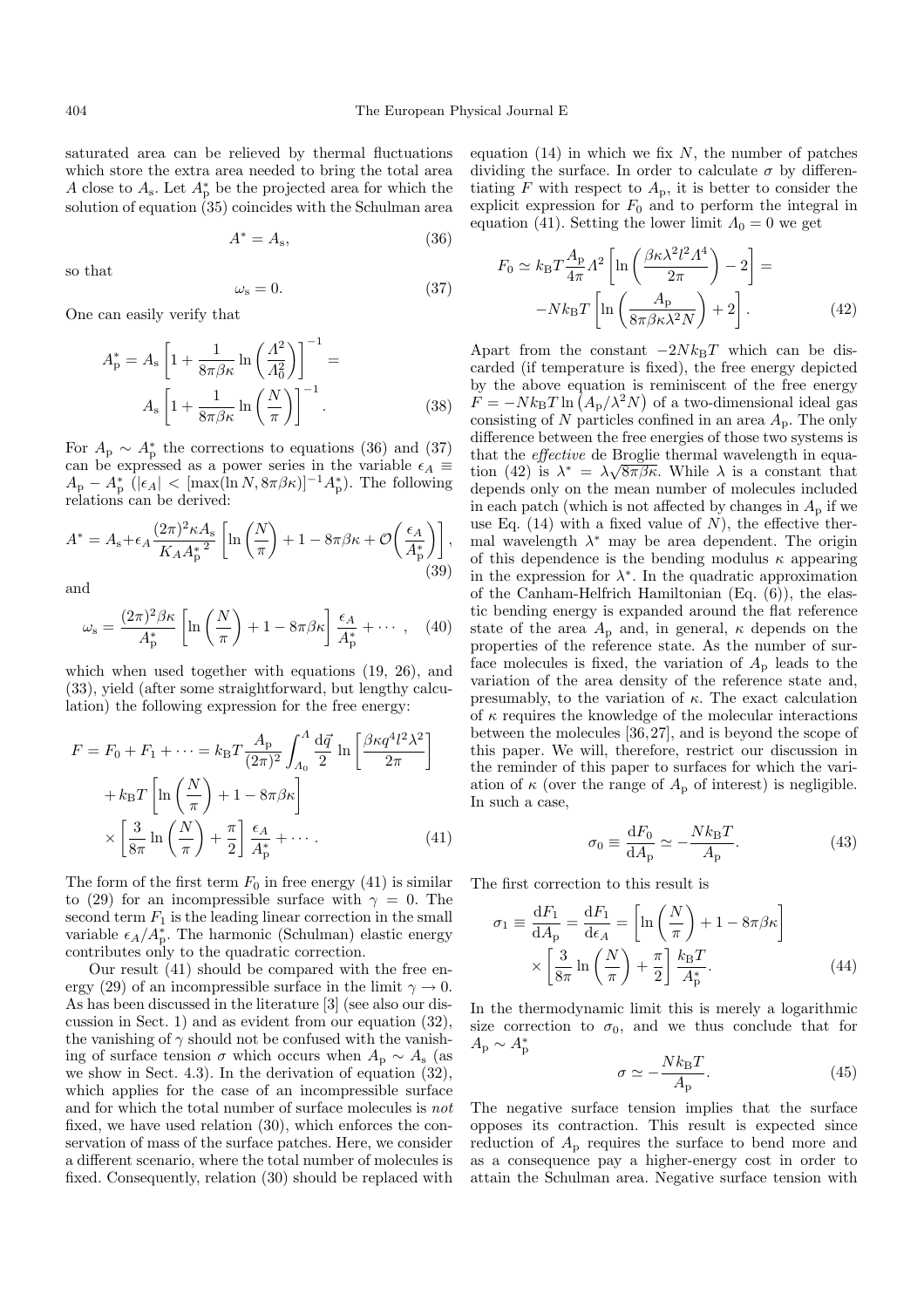the same origin was previously explained in the context of vesicles in ref. [15], and has been also observed in simulations of bilayer membranes [37–39]. While the very fact that the surface tension becomes negative is not surprising, its magnitude  $(k_BT)$  per microscopic unit area, *i.e.*, of the order of  $1-10 \text{ ergs/cm}^2$ , as predicted by equation (45), is strikingly large. Such a large and negative surface tension implies that undulations with wavelengths longer than  $2\pi\sqrt{\beta\kappa(A_{\rm p}/N)}$  should be unstable, because the coefficients of  $|h_q|^2$  in the free energy become negative. This undulation instability will not show up in computer simulations where the size of the sample is small  $[37-39]$ . For real physical systems this highly compressed regime is unattainable. It can be preempted by a fluid-solid phase transition [37] (in which case the shear modulus of the solid surface may act against the increase in the total area), or by a transition of molecules from the surface to the solution [40]. It should be noted here that a large negative surface tension of the same order of magnitude is also predicted by the incompressible surface model (see Eq. (32), with  $\gamma = 0$ ). However, it is probably worthwhile reemphasizing that surfaces are nearly tensionless for  $\sigma \sim 0$  rather than for  $\gamma \sim 0$ .

#### **4.2 Tense surfaces**

Consider the case when  $A_p > A_s$ . In this regime the saturated area is not attainable because  $A > A_p$ . For

$$
\frac{A_{\rm p}}{A_{\rm s}} - 1 \gg \sqrt{\frac{1}{2\beta K_A a_{\rm s}}} \tag{46}
$$

(a condition which for  $\sqrt{\beta K_A a_s} \gg 1$  excludes only a small regime of  $A_p$  close to  $A_s$ ), *i.e.* for  $\Delta A_s \ll$  $-A_{\rm s}(2\beta K_A a_{\rm s})^{-1/2}$ , the optimal area is very close to  $A_{\rm p}$ so that equation  $(35)$  can be approximated by

$$
\omega_{\rm s} \left( \Delta A \right) = \frac{A^2 A_{\rm p}}{8\pi \Delta A} = -\beta \frac{K_A}{A_{\rm s}} \Delta A_{\rm s}.\tag{47}
$$

The above approximation is obtained by neglecting the exponent in the numerator of the expression in the central part of equation (35), and expanding the exponent in the denominator close to  $\Delta A = 0$ . We also omit the term  $\Delta A$  on the r.h.s of equation (35). The solution of equation  $(47)$  is

$$
\Delta A^* = -\frac{A_s A_p A^2}{8\pi \beta K_A \Delta A_s} = -\frac{NA_s}{2\beta K_A \Delta A_s} = -\frac{A_s^2}{2\beta K_A a_s \Delta A_s}.
$$
\n(48)

(Note that for the range of  $\Delta A_s$  considered here the solution satisfies  $\Delta A^* \ll |\Delta A_{\rm s}|$ , and so our approximation of the r.h.s of Eq.  $(35)$  is justified.) Combining equations  $(19, 26, 33, 47)$ , and  $(48)$ , and recalling that

$$
\Delta A^* \ll |\Delta A_s|
$$
, we find that the free energy is given by

$$
F \simeq \frac{K_A}{2A_s} (\Delta A_s)^2 - \frac{Nk_B T}{2} + k_B T \frac{A_p}{(2\pi)^2}
$$
  
 
$$
\times \int_{A_0}^{A} \frac{d\vec{q}}{2} \ln \left[ \frac{(\beta (K_A |\Delta A_s| / A_s) q^2 + \beta \kappa q^4) l^2 \lambda^2}{2\pi} \right].
$$
 (49)

If temperature is fixed then the second term in the above equation is a constant and can be ignored. The first term depicts the energetic contribution of Schulman elasticity to  $F$ . This is simply the elastic energy of a flat surface having been stretched to an area  $A_{\rm p} > A_{\rm s}$ . The surface tension experienced by such a flat surface is

$$
\sigma_0 = -\frac{K_A}{A_s} \Delta A_s = \frac{K_A}{A_s} |\Delta A_s| > 0. \tag{50}
$$

The third term in equation  $(49)$  represents the entropic part of F. It is similar to the leading thermal correction to the free energy  $(29)$  of an incompressible surface, with  $\gamma = \sigma_0$ . The (full) derivative of this term with respect to  $A_{\rm p}$  yields the correction to the linear relation  $\sigma = \sigma_0$ , between the surface tension and  $\Delta A$ <sub>s</sub>. It can be shown that for  $K_A a_s/\kappa \gg 1$  (see relation (34)), the sign of this correction is positive which means that thermal fluctuations lead to a super-Hookean elasticity. This observation can be understood by noting (see Eq. (48)) that the optimal area  $A^*$  is independent of  $\kappa$ , and that it gets closer to  $A_p$  by increasing  $|\overline{\Delta}A_s|$ . The approach of  $A^*$  to  $A_p$  involves a strong suppression of the thermal fluctuations, and that naturally reduces the entropy of the surface and thereby increases the surface tension. As already said, this entropic surface tension is also found for incompressible surfaces [15, 20– 24]. Stretching experiments of vesicles [11] are often analyzed assuming the decoupling of the elastic and entropic surface tensions. However, our equation  $(49)$  suggests the existence of a rather complicated interplay between the elastic and the entropic contributions, which is expressed by the fact that the stretching modulus  $K_A$  appears in the integral expression for the entropic component.

#### **4.3 Schulman surfaces**

Finally, we discuss the case when  $A_p \sim A_s$ . More precisely, we consider the regime where the projected and saturated areas are sufficiently close to each other that

$$
|\Delta A_{\rm s}| < \sqrt{\frac{1}{2\beta K_A a_{\rm s}}} A_{\rm s} \equiv \sqrt{D} A_{\rm s} \ll A_{\rm s},\qquad(51)
$$

where  $\Delta A_s$  is either positive or negative. Instead of equation  $(47)$  we now have

$$
\omega_{\rm s} \left( \Delta A \right) = \frac{A^2 A_{\rm p}}{8\pi \Delta A} = \beta \frac{K_A}{A_{\rm s}} \left( \Delta A - \Delta A_{\rm s} \right). \tag{52}
$$

Up to second order in the parameter  $\Delta A_s/(\Omega)$ √  $DA_{\rm s}) < 1,$ the solution of this equation is

$$
\Delta A^* = \sqrt{D}A_s + \frac{\Delta A_s}{2} + \frac{\left(\Delta A_s\right)^2}{8\sqrt{D}A_s},\tag{53}
$$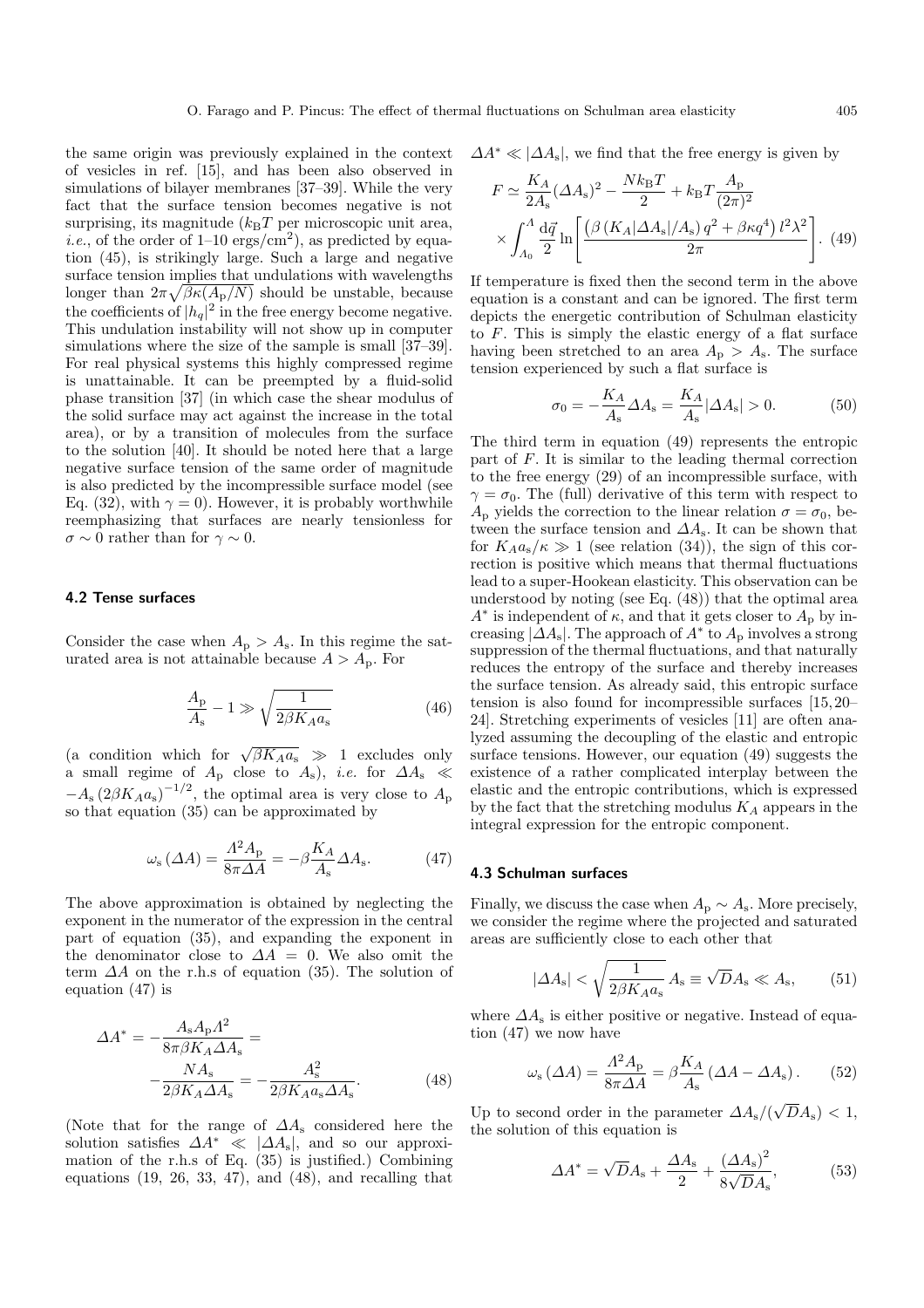and hence

$$
\omega_{\rm s} \left( \Delta A^* \right) = \beta K_A \left( \sqrt{D} - \frac{\Delta A_{\rm s}}{2A_{\rm s}} + \frac{\left( \Delta A_{\rm s} \right)^2}{8\sqrt{D}A_{\rm s}^2} \right). \tag{54}
$$

Equations (19, 26, 53), and (54) yield the following form for the free energy:

$$
F \simeq \frac{K_A}{2A_s} (\Delta A_s)^2 - DK_A A_s + k_B T \frac{A_p}{(2\pi)^2}
$$
  
 
$$
\times \int_{A_0}^{A} \frac{d\vec{q}}{2} \ln \left[ \frac{\beta l^2 \lambda^2 q^2}{2\pi} \left( K_A \sqrt{D} - \frac{K_A \Delta A_s}{2A_s} + \frac{K_A (\Delta A_s)^2}{8\sqrt{D} A_s^2} + \kappa q^2 \right) \right].
$$
 (55)

The last three terms in the argument of the logarithmic function are smaller than the first one (see relations (34) and (51)). Using a Taylor expansion of the logarithm and and (51)). Using a Taylor expansion of the logarithm and<br>keeping only terms up to first order in  $\beta \kappa / \sqrt{\beta K_A A_s}$  and second order in  $\Delta A_{\rm s}/(\sqrt{D}A_{\rm s})$ , we obtain

$$
F \simeq \frac{K_A}{2A_s} (\Delta A_s)^2 - DK_A A_s + k_B T \frac{A_p}{(2\pi)^2} \times \int_0^{\Lambda} \frac{d\vec{q}}{2} \ln \left( \frac{\beta l^2 \lambda^2 q^2}{2\pi} K_A \sqrt{D} \right) + k_B T \frac{A_p}{(2\pi)^2} \int_0^{\Lambda} \frac{d\vec{q}}{2} \times \left[ \frac{-K_A \Delta A_s}{2A_s} \frac{K_A (\Delta A_s)^2}{8\sqrt{D} A_s^2} K_A \sqrt{D} + \frac{\frac{(K_A \Delta A_s)^2}{8A_s^2}}{K_A^2 D} + \frac{\kappa q^2}{K_A \sqrt{D}} \right] = \frac{K_A}{2A_s} (\Delta A_s)^2 - DK_A A_s + N k_B T \times \left[ -1 + \ln \left( 2\beta K_A \lambda^2 \sqrt{D} \right) \right] + k_B T \frac{A_p}{(2\pi)^2} \int_0^{\Lambda} \frac{d\vec{q}}{2} \times \left[ \frac{-K_A \Delta A_s}{2A_s} + \frac{K_A (\Delta A_s)^2}{8\sqrt{D} A_s^2} + \frac{-(K_A \Delta A_s)^2}{8A_s^2} + \frac{\kappa q^2}{K_A \sqrt{D}} \right].
$$
 (56)

If we fix the temperature and ignore the small dependence of  $\kappa$  on  $A_p$ , then the second and third terms on the r.h.s of equation  $(56)$  are constants which can be dismissed. The first term is the zero-temperature Schulman elastic energy, while the fourth term is the thermal correction. The integrals in the latter can be easily performed, and after several mathematical manipulations we find that (up to an irrelevant additive constant)

$$
F \simeq \frac{K_A}{2A_s} (\Delta A_s)^2 \left( 1 + \frac{16\pi \kappa \sqrt{D}}{K_A a_s} \right)
$$

$$
+ K_A \sqrt{D} \Delta A_s \left( -\frac{1}{2} + \frac{8\pi \kappa}{K_A a_s} \right). \tag{57}
$$

In the  $\Delta A_s$  regime, which we discuss in this section (see Eq. (51)), the second term in equation (57) should not be considered as correction to the first, but rather as the dominant term in the free energy. From equation  $(57)$  we conclude that thermal fluctuations lead to a shift in the

value of the projected area at which the free energy is minimal. The free energy attains its minimum at

$$
A_{\rm p} = A_{\rm s} \left\{ 1 - \sqrt{D} \left[ \frac{1}{2} + \mathcal{O} \left( \frac{\kappa}{K_A a_{\rm s}} \right) \right] \right\} \equiv A_{\rm s}^{\rm eff}, \quad (58)
$$

which can be regarded as the effective Schulman area at which  $\sigma = 0$ . The very fact that  $A_s^{\text{eff}} < A_s$  is not surprising since the total area is always larger than the projected area. For typical values of phospholipids:  $\kappa = 10k_BT \sim 5 \times 10^{-13}$  ergs,  $K_A \sim 200$  ergs/cm<sup>2</sup>, and  $a<sub>s</sub> \sim 10^{-14}$  cm<sup>2</sup> (the area of a patch consisting of 1-2)  $u_s \sim 10$  cm (the area of a patch consisting of 1-2<br>molecules), we find that  $\sqrt{D} \sim 0.1$  and so the shift in the equilibrium projected area is about 5% of  $A_s$ . We also conclude from equation  $(57)$  that thermal fluctuations increase the compression-stretching modulus  $K_A$ . The effective modulus is

$$
K_A^{\text{eff}} \simeq K_A + \frac{16\pi\kappa\sqrt{D}}{a_s}.\tag{59}
$$

For the values of the relevant quantities quoted above  $(characteristic of phospholipid bilayers) we find, quite sur$ prisingly, that the magnitude of the thermal stretching modulus is comparable to the bare modulus  $K_A$ .

In the Evans-Rawicz experiment [11], linear elastic response was measured for areal strain  $\eta \equiv (A_{\rm p} A_{\rm s}^{\rm eff}/A_{\rm s}^{\rm eff}$  < 0.05. This is precisely the regime studied in the present section, and so our theoretical discussion explains well the experimental behavior. For extremely small values of the  $\eta$  (< 0.005) the surface tension grows exponentially with the strain. This elastic behavior has been recently explained in the framework of the incompressible surface model, and has been attributed to the dependence of the entropic surface tension on the optically visible area [24].

# **5 Summary**

We have studied the elasticity of fluctuating twodimensional compressible (elastic) surfaces. Starting with a Hamiltonian including the Canham-Helfrich bending energy and an area-dependent term, we have first developed a general formalism for analyzing the statisticalmechanical behavior of such systems. We have used the formalism to reproduce the expression for the temperature-dependent tension of incompressible surfaces. Our investigation of the elastic behavior of compressible surfaces reveals that the minimum of the free energy is obtained when the projected (frame) area  $A_p =$  $A_{\rm s}^{\rm eff}$ , where  $A_{\rm s}^{\rm eff}$  is slightly smaller than the saturated area  $\overline{A_s}$ . In the vicinity of  $A_s^{\text{eff}}$  the elastic energy is depicted by the Schulman quadratic form  $(33)$  with an area elasticity modulus  $K_A^{\text{eff}}$  larger than the bare modulus  $K_A$ . The response of the surface to compression and stretching away from  $A_{\rm s}^{\rm eff}$  is very different. The stretching behavior is dominated by the area elasticity. Thermal fluctuations introduce a correction to Hooke's law, which increases the surface tension. By contrast, area elasticity plays a very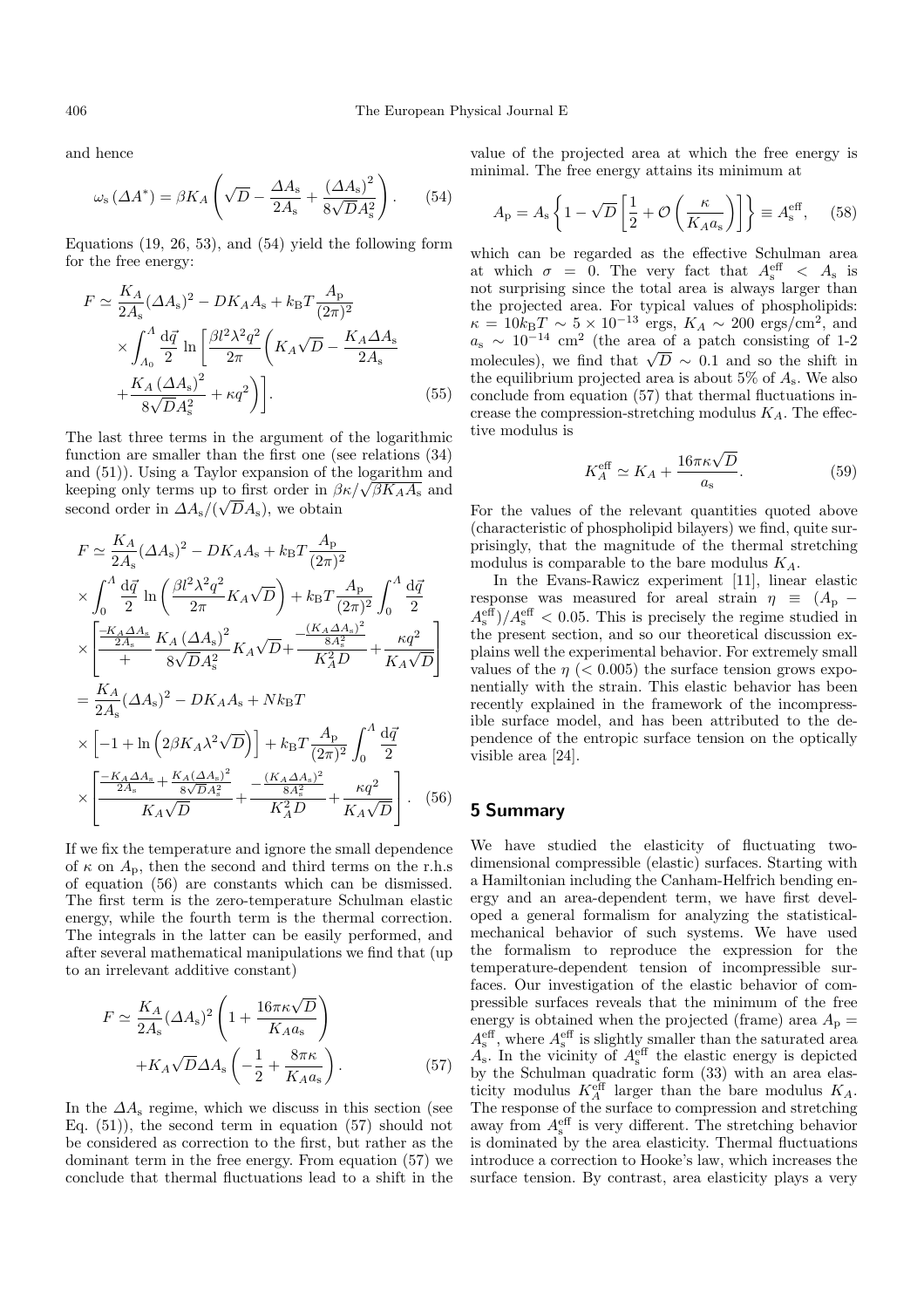small role in the compression behavior because the total area of the fluctuating surface is (effectively) constrained to  $A_s$ . The negative surface tension observed in this regime should be attributed to the fact that upon compression, the total area stored by the fluctuations (the excess area) grows. The enhancement of thermal fluctuations leads to an increase in the bending energy of the surface.

We conclude by briefly reviewing the factors which have been left out of our model, and which influence the elastic behavior of the surface. One of them is the exchange of molecules between the surface and the solution. It can be dealt with within the framework of a grandcanonical ensemble where both the area A and the number of patches N are allowed to fluctuate. Understanding the dependence of the bending modulus  $\kappa$  on the density of the reference state (*i.e.*, on the ratio  $A_{\rm p}/A_{\rm s}$ ) is another challenge. This is a complicated matter since the values of the phenomenological parameters  $\kappa$ ,  $A_s$ , and  $K_A$ are determined by the structure of the molecules and the interactions between them. It would therefore require a theoretical study at the molecular level (see,  $e.g., [10,36,$ 37]). For strongly fluctuating surfaces we should include corrections to the quadratic form of the Canham-Helfrich Hamiltonian and to go beyond the lowest order in  $k_BT/\kappa$ . In that case "measure factors" [21] which rather complicate the mathematical treatment must be introduced in order to correct the partition function. Finally, we mention the possibility that strongly stretched membranes can reduce their elastic energy by developing pores. A discussion on this subject can be found elsewhere [37, 41–45].

We thank Thomas Powers, Jean-Baptiste Fournier, and Armand Ajdari for helpful discussions. This work was supported by the National Science Foundation under Award No. DMR-0203755, and by the Advanced Backbone IT Technology Development Project (IMT-2000-B3-2) of the Korean Ministry of Information and Communication. The Materials Research Laboratory at UC Santa Barbara is supported by NSF No. DMR-0080034.

## **References**

- 1. M.J. Rosen, *Surfactants and Interfacial Phenomena* (Wiley, New York, 1978).
- 2. P.G. De Gennes, C. Taupin, J. Phys. Chem. **86**, 2294 (1982).
- 3. F. David, S. Leibler, J. Phys. II **1**, 959 (1991).
- 4. U. Seifert, Adv. Phys. **46**, 13 (1997) and references therein.
- 5. W. Helfrich, Z. Naturforsch. A **33**, 305 (1978).
- 6. The term "surface" is used in this paper to describe a variety of quasi–two-dimensional systems including simple interfaces, Langmuir monolayers, and self-assembled bilayer membranes.
- 7. R. Lipowsky, E. Sackmann (Editors), *Structure and Dynamics of Membranes* (Elsevier, Amsterdam, 1995).
- 8. J. Israelachvili, *Intermolecular and Surface Forces* (Academic Press, London, 1985).
- 9. W.C. Wimley, T.E. Thomson, Biochemistry **30**, 1702 (1991).
- 10. A. Ben-Shaul, in ref. [7], and references therein.
- 11. E. Evans, W. Rawicz, Phys. Rev. Lett. **64**, 2094 (1990).
- 12. J.H. Schulman, J.B. Montagne, Ann. N. Y. Acad. Sci. **92**, 366 (1961).
- 13. J.S. Rowlinson, B. Widom, *Molecular Theory of Capillarity* (Clarendon Press, Oxford, 1982).
- 14. The other state variables include the temperature, the number of surface molecules (first model) or the chemical potential (second model), and the volume of the bulk phases. Other ensembles, in which different sets of state variables are used, are also possible. See discussion in Y. Zhang, S.E. Feller, B.R. Brooks, R.W. Pastor, J. Chem. Phys. **103**, 10252 (1995).
- 15. U. Seifert , Z. Phys. B **97**, 299 (1995)
- 16. M. Wortis, M. Jarić, U. Seifert, J. Mol. Liq. **71**, 195 (1997).
- 17. S.T. Milner, S.A. Safran, Phys. Rev. A **36**, 4371 (1987).
- 18. F. Brochard, P.G. De Gennes, P. Pfeuty, J. Phys. (Paris) **37**, 1099 (1976).
- 19. D. Marsh, Biophys. J. **73**, 865 (1997).
- 20. W. Helfrich, R.M. Servuss, Nuovo Cimento D **3**, 137 (1984).
- 21. W. Cai, T.C. Lubensky, P. Nelson, T. Powers, J. Phys. II **4**, 931 (1994).
- 22. D.C. Morse, S.T. Milner, Phys. Rev. E **52**, 5918 (1995).
- 23. S.E. Feller, R.W. Pastor, Biophys. J. **71**, 1350 (1996) and references therein.
- 24. J.B. Fournier, A. Ajdari, L. Peliti, Phys. Rev. Lett. **86**, 4970 (2001).
- 25. U. Seifert, R. Lipowsky, in ref. [7] and references therein.
- 26. There exist numerous articles summarizing the recent developments in computer simulations of molecular interfaces and bilayer systems, and including many relevant references. See, *e.g.*, J.C. Shelley, M.Y. Shelley, Curr. Opin. Coll. Interface Sci. **5**, 101 (2000); S.E. Feller, Curr. Opin. Coll. Interface Sci. **5**, 217 (2000); L.R. Forrest, M.S.P. Sansom, Curr. Opin. Struct. Biol. **10**, 174 (2000); R. Rajagopalan, Curr. Opin. Coll. Interface Sci. **6**, 101 (2001).
- 27. O. Farago, P. Pincus, cond-mat/0307213, submitted to J. Chem. Phys.
- 28. In ref. [21] the authors derive the relation  $r = F/A_{\rm p}$  which is correct only for incompressible surfaces. In ref. [27] this result is discussed in the context of compressible surfaces, and it is demonstrated that the correct form (which applies for both compressible and incompressible surfaces) should be  $r = dF/dA_p$ .
- 29. Since the Monge representation describes the conformation of the surface using a single-valued height function, it excludes configurations in which the surface forms overhangs. In addition to this approximation we also assume that the height function has a moderate slope (see Eqs. (7) and (8)).
- 30. P.B. Canham, J. Theor. Biol. **26**, 61 (1970).
- 31. W. Helfrich, Z. Naturforsch. C **28**, 693 (1973).
- 32. The expression for the curvature energy in equation (6) is the leading term in an expansion of the elastic energy for small curvatures.
- 33. S.A. Safran, *Statistical Thermodynamics of Surfaces, Interfaces, and Membranes* (Addison-Wesley, New York, 1994).
- 34. L. Peliti, S. Leibler, Phys. Rev. Lett. **54**, 1690 (1985).
- 35. The quantities  $h_q$  and  $u_q$  appearing in equations (13) and (5), respectively, are proportional to each other. They both describe the amplitudes of the modes in the Fourier transform of  $h(\vec{r})$ , but using different units. The former is dimensionless while the latter has the dimensions of length.